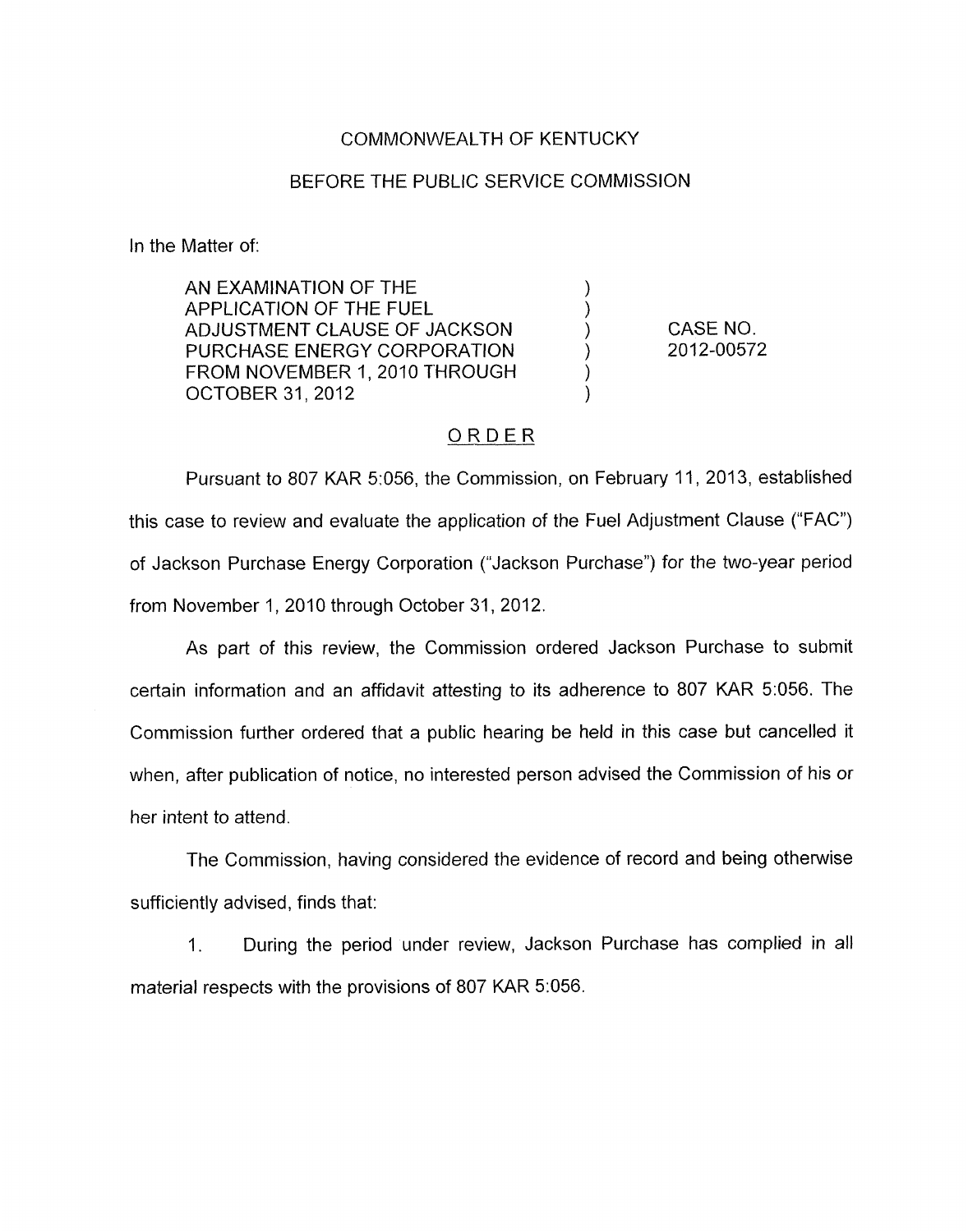2. As Big Rivers Electric Corporation, the wholesale supplier of Jackson Purchase, has been authorized to maintain its base fuel rate at its current level,<sup>1</sup> Jackson Purchase's proposal to maintain its rates at their current level should be approved.

IT IS THEREFORE ORDERED that:

1. The charges and credits applied by Jackson Purchase through the FAC for the period from November 1, 2010 through October 31, 2012 are approved.

2. Jackson Purchase's proposal to maintain its rates at their current level is approved.

**By** the Commission



**ATTE D**ifector

<sup>1</sup> Case No. 2012-00555, An Examination of the Application of the Fuel Adjustment Clause of Big Rivers Electric Corporation from November 1, 2010 through October 31, 2012 (Ky. PSC May 17, 2013).